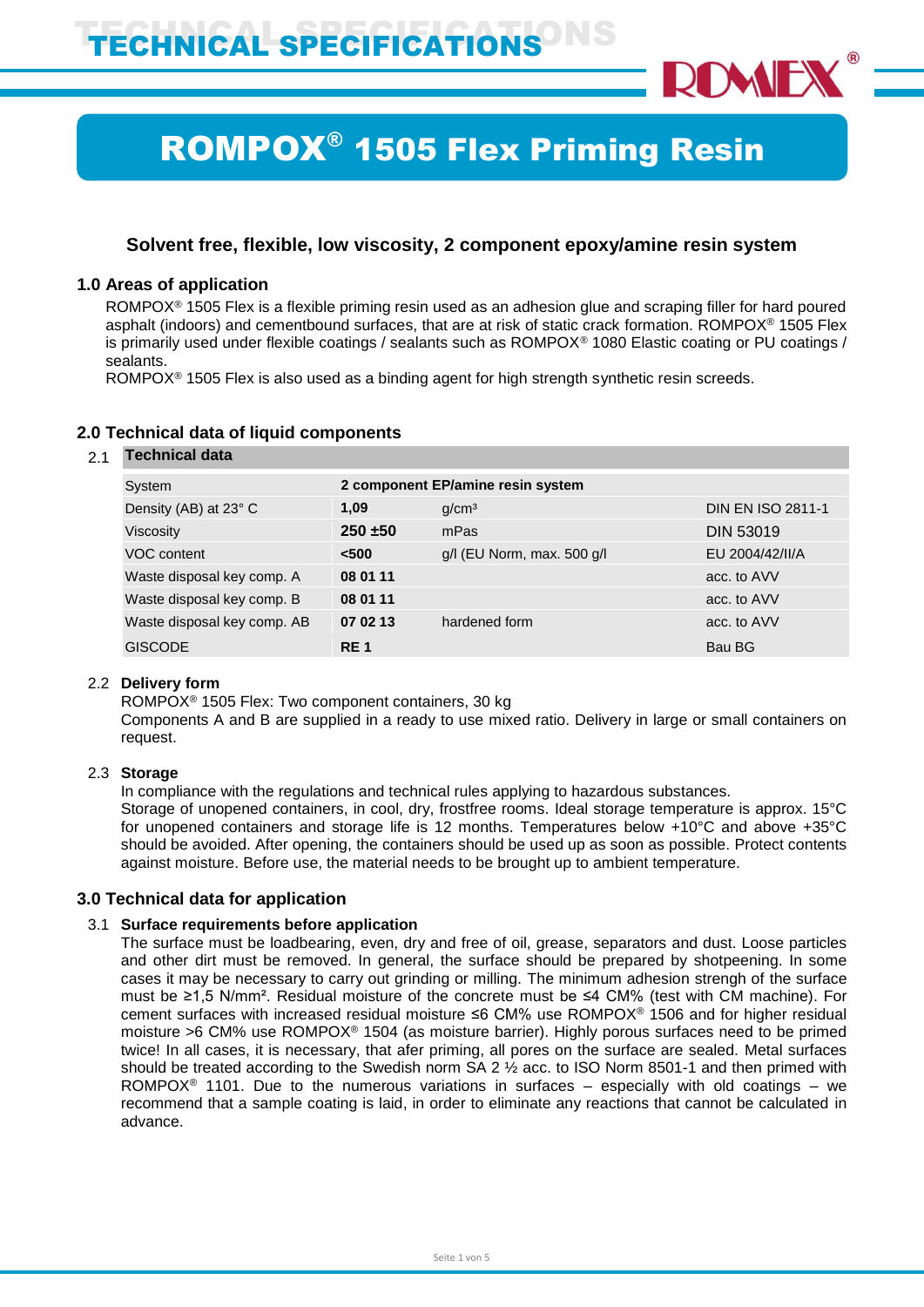

## 3.2 **Technical data for application**

| Mixing ratio A:B           |                | 100:50    | Weight parts |                                |
|----------------------------|----------------|-----------|--------------|--------------------------------|
| Application time at        | $10^{\circ}$ C | 30        | minutes      | ROME $X^{\circledR}$ - Norm 04 |
|                            | $20^{\circ}$ C | 18        | minutes      | $ROMEX^{\circledR}$ - Norm 04  |
|                            | $30^\circ$ C   | 10        | minutes      | $ROMEX^{\circledR}$ - Norm 04  |
| Pot time                   | $23^\circ$ C   | 13        | minutes      | $ROMEX^{\circledR}$ - Norm 04  |
| Min. hardening temperature |                | $+10$     | °C           | Floor and air temperature      |
| Application temperature    |                | $15 - 30$ | °C           | Floor and air temperature      |
| Dewpoint distance          |                | $\geq$ 3  | °C           | Floor and air temperature      |
| Air humidity               |                | $\leq$ 75 | $\%$         | Relative air humidity          |

**Please note**: *The times mentioned in item 3.2 are approximations and will vary with differing ambient conditions*

#### 3.3 **Application instructions**

Component B (hardener) is poured completely into component A (resin) and stirred well using a slow rotating mixer (approx. 300 rpm diameter of whisk approx. 1/3 of the diameter of the container). In case of using part measurements (mix A component first, homogenously), these need to be weighed exactly using an electronic scale according to the stated mixing ratio. Mix only the quantity that can be used within the pot time. Do not use straight from the delivery container! Avoid mixing air into mixture. After mixing, pour into a clean container and stir again.

ROMPOX® 1505 Flex can be applied using a one lip squeegee, flooding and then crosswise with a fur roller. .

*Please note: If there is a risk of rising damp on the surface, then ROMPOX***®** *1506 or ROMPOX***®** *1504 should be applied at least 2x 0,300 kg/m² in order to prevent osmosis.*

*In case of surface and material temperatures below +15°C, or when going below the dewpoint distance, levelling and surface faults can occur as well as adhesion problems within the coating system!*

### 3.4 **Application example**

as **Primer / adhesion glue**

on cementbound surface

| <b>Work process</b>             | <b>Product</b>                                    | <b>Consumption</b>            | <b>Application</b>                                |
|---------------------------------|---------------------------------------------------|-------------------------------|---------------------------------------------------|
| Surface preparation             | $\overline{\phantom{a}}$                          |                               | see point 3.1                                     |
| Primer/<br><b>Adhesion glue</b> | ROMPOX <sup>®</sup> 1505 Flex<br>Primer           | $0,3 \text{ kg/m}^2$<br>min.  | Flooding with rubber<br>squeegee and then rollers |
| sprinkling if required*         | Firedried quartz sand<br>$Ø$ 0.1 - 0.5 mm<br>with | approx. 0,5 kg/m <sup>2</sup> | Sprinkle evenly                                   |

## 3.5 **Application example**

As **Scraping filler** on cementbound surface

| <u>on oomontooging sundoo</u> |                                                                                                                                 |                                                              |                                                                                      |
|-------------------------------|---------------------------------------------------------------------------------------------------------------------------------|--------------------------------------------------------------|--------------------------------------------------------------------------------------|
| <b>Work process</b>           | <b>Product</b>                                                                                                                  | <b>Consumption</b>                                           | <b>Application</b>                                                                   |
|                               |                                                                                                                                 |                                                              |                                                                                      |
| Surface preparation           | $\overline{\phantom{a}}$                                                                                                        | $\overline{\phantom{a}}$                                     | see point 3.1                                                                        |
| <b>Primer</b>                 | ROMPOX <sup>®</sup> 1505 Flex<br>Primer                                                                                         | $0,3$ kg/m <sup>2</sup><br>min.                              | Flooding with rubber<br>squeegee and then rollers                                    |
| <b>Scraping filler</b>        | per 1 mm layer thickness<br>ROMPOX <sup>®</sup> 1505 Flex<br>1 wp<br>firedried<br>1 wp<br>quartz sand $\varnothing$ 0,06-0,3 mm | $0,8 \text{ kg/m}^2$<br>min.<br>$0.8 \text{ kg/m}^2$<br>min. | With one lip hard rubber slider<br>or smoothing trowel and then<br>level off sharply |
| sprinkling if required*       | Firedried quartz sand<br>with<br>$\varnothing$ 0.1 - 0.5 mm                                                                     | approx. $0,5$ kg/m <sup>2</sup>                              | Sprinkle evenly                                                                      |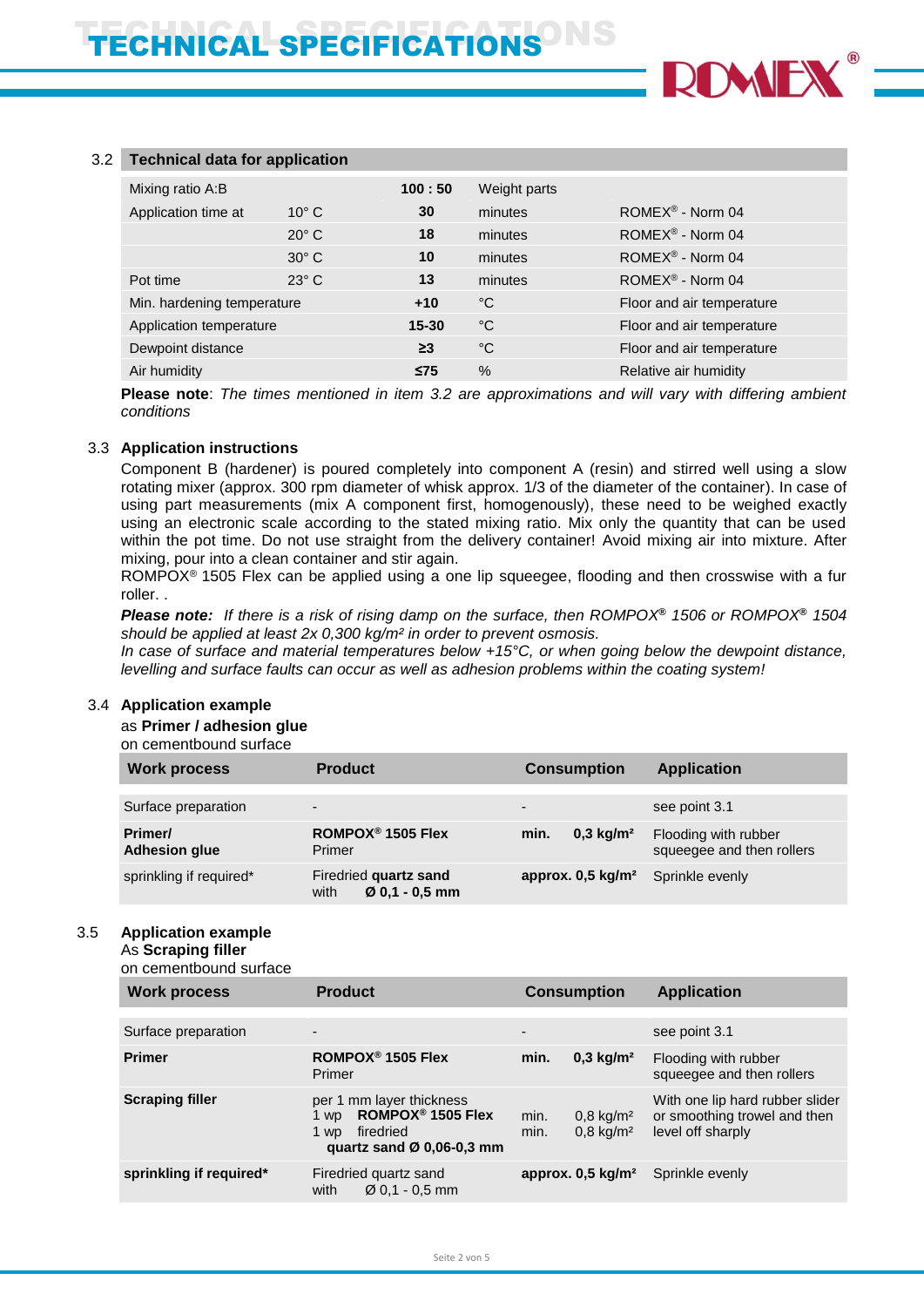

# 3.6 **Application example**

as **smooth coating approx. 1.2mm**

on hard poured asphalt (indoors)

| <b>Work process</b>         | <b>Product</b>                                                                                                                  | <b>Consumption</b>                                           | <b>Application</b>                                                                                   |
|-----------------------------|---------------------------------------------------------------------------------------------------------------------------------|--------------------------------------------------------------|------------------------------------------------------------------------------------------------------|
|                             |                                                                                                                                 |                                                              |                                                                                                      |
| Surface preparation         | $\qquad \qquad \blacksquare$                                                                                                    | $\overline{\phantom{a}}$                                     | see point 3.1                                                                                        |
| <b>Primer</b>               | ROMPOX <sup>®</sup> 1505 Flex<br>Primer                                                                                         | min.<br>$0,3$ kg/m <sup>2</sup>                              | Flooding with rubber<br>squeegee and then rollers                                                    |
| sprinkling if required*     | Firedried quartz sand<br>$Ø$ 0.1 - 0.5 mm<br>with                                                                               | approx. $0,5$ kg/m <sup>2</sup>                              | Sprinkle evenly                                                                                      |
| scraping filler if required | per 1 mm layer thickness<br>ROMPOX <sup>®</sup> 1505 Flex<br>1 wp<br>firedried<br>1 wp<br>quartz sand $\varnothing$ 0.06-0.3 mm | $0,8 \text{ kg/m}^2$<br>min.<br>$0,8 \text{ kg/m}^2$<br>min. | With one lip hard rubber slider<br>or smoothing trowel and then<br>level off sharply                 |
| sprinkling if required*     | Firedried quartz sand<br>$Ø$ 0.1 - 0.5 mm<br>with                                                                               | approx. 0,5 kg/m <sup>2</sup> Sprinkle evenly                |                                                                                                      |
| Coating                     | ROMPOX <sup>®</sup> 1080<br>Elastic coating                                                                                     | at least 1,5 kg/m <sup>2</sup>                               | With smoothing trowel or<br>notched trowel and if required,<br>aereate using metal pinfeed<br>platen |

# 3.7 **Application example**

# as nonslip **coating according to OS 8 approx. 1,5mm**

on hard poured asphalt (indoors)

| <b>Work process</b>         | <b>Product</b>                                                                                                      | <b>Consumption</b>                                                         | <b>Application</b>                                                                                                              |
|-----------------------------|---------------------------------------------------------------------------------------------------------------------|----------------------------------------------------------------------------|---------------------------------------------------------------------------------------------------------------------------------|
|                             |                                                                                                                     |                                                                            |                                                                                                                                 |
| Surface preparation         |                                                                                                                     |                                                                            | see point 3.1                                                                                                                   |
| <b>Primer</b>               | ROMPOX <sup>®</sup> 1505 Flex<br>Primer                                                                             | min.<br>$0,5$ kg/m <sup>2</sup>                                            | Flooding with rubber<br>squeegee and then rollers                                                                               |
| scraping filler if required | per 1 mm layer thickness<br>ROMPOX <sup>®</sup> 1505 Flex<br>1 wp<br>firedried<br>1 wp<br>quartz sand Ø 0,06-0,3 mm | $0,8$ kg/m <sup>2</sup><br>min.<br>$0,8$ kg/m <sup>2</sup><br>min.         | With one lip hard rubber slider<br>or smoothing trowel and then<br>level off sharply                                            |
| <b>Sprinkling</b>           | Firedried quartz sand<br>$\varnothing$ 0,3 - 0,8 mm<br>with<br>$\varnothing$ 0,7 - 1,2 mm<br>or                     | approx. 3-4 kg/m <sup>2</sup>                                              | Sprinkle liberally, (after<br>hardening, brush off and<br>vacuum)                                                               |
| <b>Topcoat sealant</b>      | ROMPOX <sup>®</sup> 1080<br>elastic coating                                                                         | $0,7 \text{ kg/m}^2$<br>min.<br>mm)                                        | Apply with smoothing trowel or<br>(with sprinkling 0,3-0,8 notched trowel and aereate<br>using pinfeed platen                   |
|                             |                                                                                                                     | min. $0,9-1,2$ kg/m <sup>2</sup><br>(with sprinkling with<br>$0,7-1,2$ mm) | (due to environmental factors<br>often found in carparks, the<br>consumption of this grainsize<br>is $>1,0$ kg/m <sup>2</sup> ) |

## 3.8 **Application example**

High strength synthetic resin screed

| <b>Work process</b>       | <b>Product</b>                          | <b>Consumption</b>            | <b>Application</b>                                |
|---------------------------|-----------------------------------------|-------------------------------|---------------------------------------------------|
| Surface preparation       | $\overline{\phantom{0}}$                | -                             | see point 3.1                                     |
| <b>Primer</b>             | ROMPOX <sup>®</sup> 1505 Flex<br>Primer | $0.5 \text{ kg/m}^2$<br>min.  | Flooding with rubber<br>squeegee and then rollers |
| Sprinkling if required as | <b>Firedried Quartz gravel</b>          | approx. 1,0 kg/m <sup>2</sup> | Sprinkle                                          |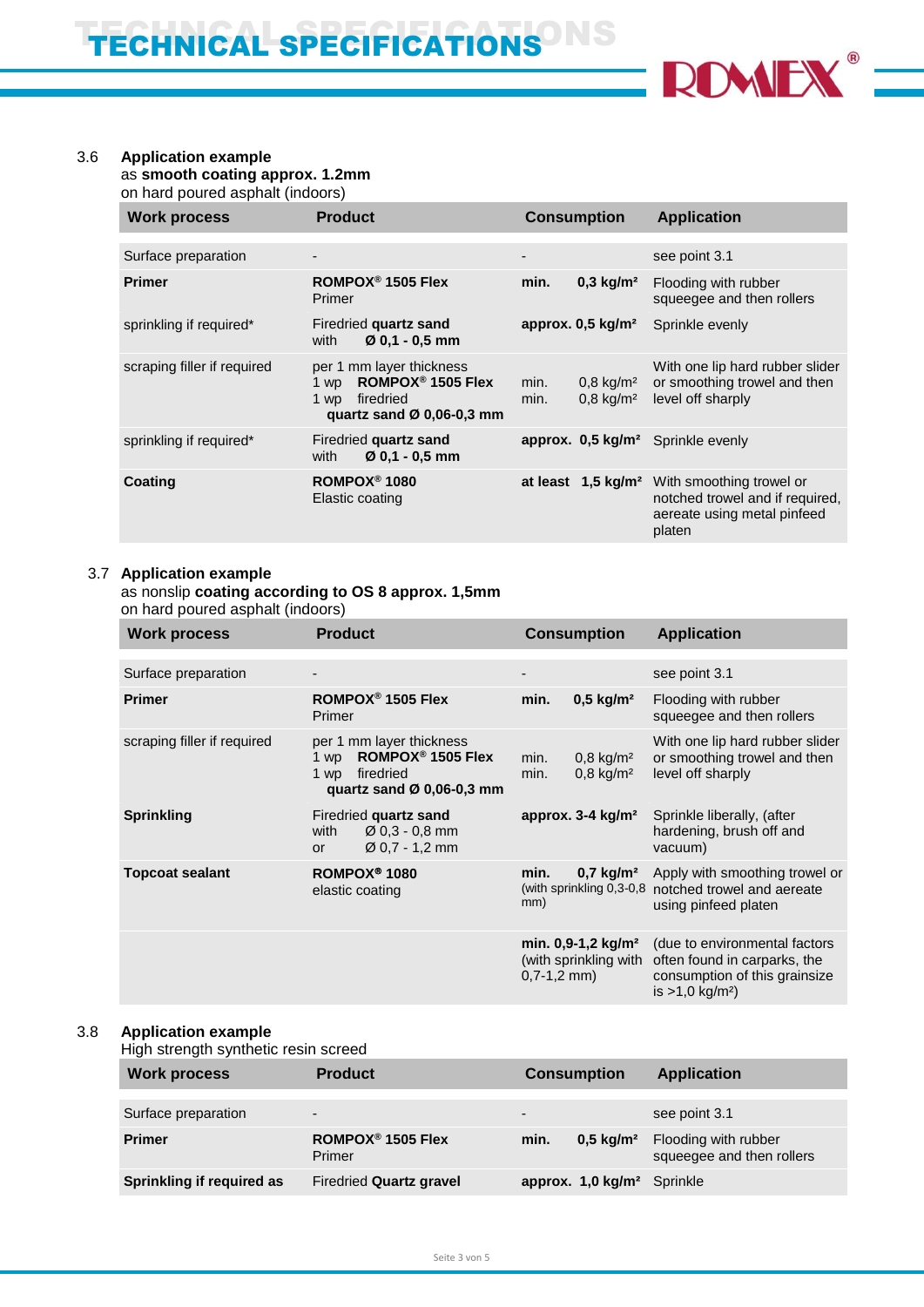

| displacement connection           | $3-5$ mm                                                                                                            |                                                                |                                                                                                     |
|-----------------------------------|---------------------------------------------------------------------------------------------------------------------|----------------------------------------------------------------|-----------------------------------------------------------------------------------------------------|
| <b>Synthetic resin screed</b>     | <b>ROMPOX® 1505 Flex</b><br>Sand mixture <i>i.e.</i> Dorfner C1<br><b>9</b> parts sand:<br>1 part ROMPOX® 1505 Flex | approx. 18,0 kg<br>mixture $/m2$<br>per cm layer<br>thickness  | Level off using screed platens<br>and then compact.<br>Manual or wing smoother with<br>Teflon wings |
| Scraping filler as pore<br>sealer | ROMPOX <sup>®</sup> 1505 Flex<br>with 3-5% ROMEX® 3200<br>Thixotrope agent                                          | min. $0,8-1,0$ kg/m <sup>2</sup><br>depending on<br>compacting | Level off sharply with<br>smoothing trowel                                                          |

**\* Note**: *When working indoors, sprinkling of the primer or scraping filler can be left out, if it is ensured, that subsequent work will take place within 48 hours at the latest. Please take note of ROMEX technical specifications for coatings and sealants.* 

*Depending on ambient temperature, consumption may vary. At temperatures below 15 °C, there will be higher material consumption.*

## 3.9 **Cleaning**

Each time work is interrupted, clean all tools and equipment with a general solvent (i.e. ethanol, white spirits.

## **4.0 Technical data of hardened product**

| 4.1 Technical data of hardened product |       |         |     |
|----------------------------------------|-------|---------|-----|
| Re-annlication at                      | າາ ∘∩ | $12-48$ | mir |

| 23 °C<br>Re-application at           | $12 - 48$         | $min. / max.$ hrs. | ROMEX <sup>®</sup> - NORM 07 |
|--------------------------------------|-------------------|--------------------|------------------------------|
| Can be walked on at 23 °C            | $12 \overline{ }$ | hrs.               | ROMEX <sup>®</sup> - NORM 07 |
| Fully hardened at 23 °C              | >7                | days               | ROMEX <sup>®</sup> - NORM 07 |
| Compressive strength:                | 55 <sub>5</sub>   | N/mm <sup>2</sup>  | <b>DIN EN 1015-11</b>        |
| Bending tensile strength:            | 40                | N/mm <sup>2</sup>  | <b>DIN EN 1015-11</b>        |
| Shore-D-Hardness 23 °C               | ±80               | Shore-D            | <b>DIN 53505</b>             |
| Abrasion (Taber Abrasion) 1000g/CS10 | $15 - 30$         | mg                 | <b>DIN EN ISO 438-2</b>      |

## 4.2 **Properties of coating**

- low viscsity
- elastified
- good penetration
- fillable with firedried quartz sand
- solvent free
- universally used as primer and scraping filler
- transparent, light yellow
- used as binding agent for high strength synthetic resin screeds

-

*Note: If possible, always use material from the same production batch, especially on visible surfaces, as material from different production batches, may have slightly differing colour nuances. Hardened, liquid plastics are subjected to environmental factors i.e. UV rays and can thus change visually after hardening (i.e. yellowing, loss of gloss, white discolouration). The functioning of the industrial floor is not affected by this and does not constitute a fault. The colours of the products depend on raw materials and production methods and may have slight deviations compared to the RAL colours. It cannot be guaranteed that there will be exact matching of RAL colours.*

## **5.0 Safety instructions**

 The products contain reactive materials and are partly hazardous to health in a non-hardened state. The hardener components can cause burns due to high alkali content. It can also cause irritation or skin sensitization. Avoid skin contact. If the product does get onto the skin, wash well with soap and water. If the product gets into the eyes, rinse well with water (keep an eye wash bottle on site) and seek medical